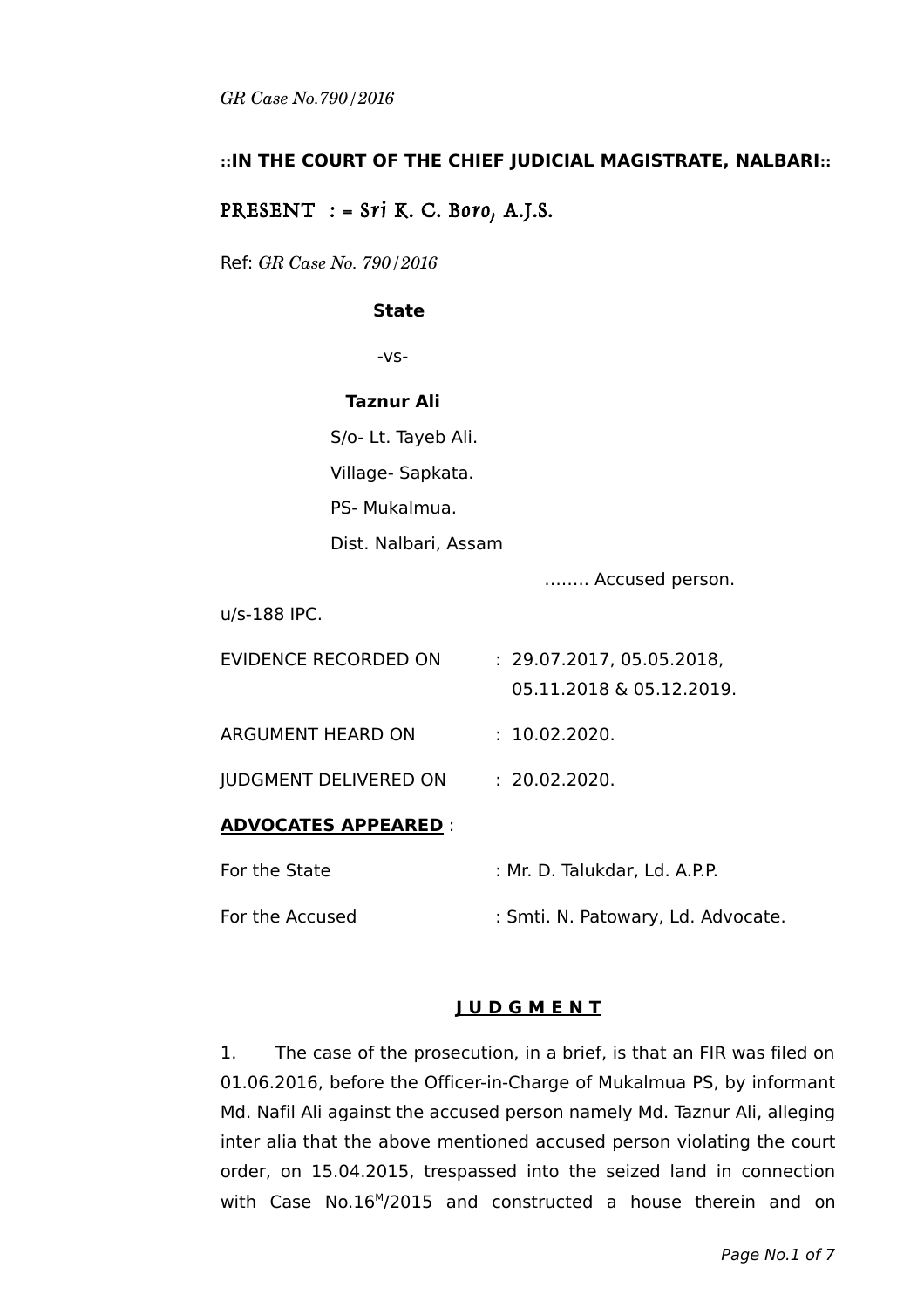15.04.2016, ploughed the said land and also did cultivation. When the informant resisted, accused verbally abused him. Hence, the case.

2. On receiving the case, the Officer-in-Charge of Mukalmua PS registered Mukalmua P.S. Case No.171/2016 u/s-188 IPC and started investigation. On completion of investigation the I.O laid charge-sheet against the accused person namely Md. Taznur Ali u/s-188 IPC vide CS No.118/2016 dated 30.06.2016.

3. In pursuance of the process issued, the accused person appeared before the court and on his appearance, the copies of the case as per the mandate of law u/s-207 Cr.P.C. were furnished to the accused person. Thereupon prima facie case was found against the accused person u/s-188 IPC and the substance of accusation u/s-188 IPC was explained to the accused person and he was asked whether he would plead guilty of the offences charged or claimed to be tried. He had pleaded not guilty and claimed to be tried.

4. During the trial, the prosecution side examined as many as 5 (five) witnesses. 313 Cr.P.C statement of accused person was of complete denial. The defence side declined to adduce any evidence.

5. I have heard the argument of both the sides. Ld. Defence counsel argued that there is no iota of proof that the accused has committed any offence. Per contra, Ld. APP submitted that the prosecution has been successful in proving the case beyond all reasonable doubt.

## **POINT FOR DETERMINATION**

• Whether the accused person namely Md. Taznur Ali, on 15.05.2018 at the land covered by Dag No.39 and Patta No.94 of village No.4 Bhelamari under Mukalmua PS, knowing that by an order promulgated by a public servant lawfully empowered to promulgate such order, it was directed to abstain from unlawful assembly, disobeyed such direction by entering into the said land and thereafter, constructed house, ploughed therein and also did cultivation and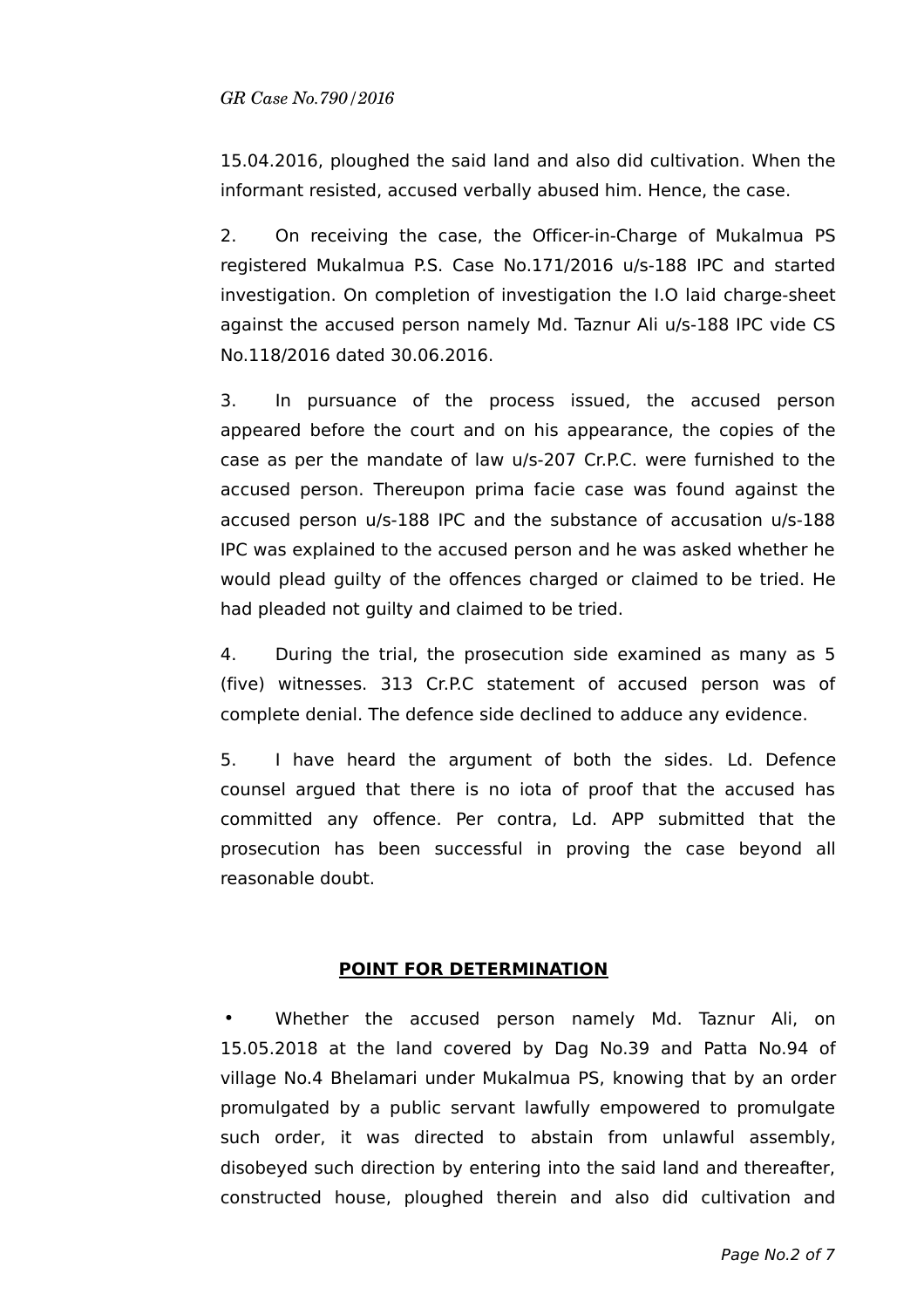thereby committed an offence punishable U/S 188 of I.P.C?

# **DECISION AND REASONS THEREOF:-**

6. PW.1 is Md. Atowar Rahman. He deposed that he knew both the sides. About two years ago, police came and gave the cultivation of Som to him on lease. There is a house at that land. He does not know who constructed the said house. He also does not know who did cultivation at that land. He does not know anything about this case.

7. Defence declined to cross-examine this witness.

8. PW.2 is Md. Sabed Ali. He deposed that he knew both the sides. There was a house of Taznur at the disputed land since earlier. Taznur used to do cultivation at that land.

9. During cross-examination, this witness deposed that the house was there since last 8 years. He has not visited the disputed land since last two years and as such, he could not state whether there was cultivation at the disputed land.

10. PW.3 is Md. Nafil Ali, informant. He deposed that the incident occurred due to land dispute. His father Md. Sorhab Ali donated 4 Bigha 3 Katha 17 Lecha land covered by Dag No.49 and Patta No.94 at village No.4 Bhelamari to his elder sister Sainur Bibi as his (PW.3) elder brother-in-law has been expired. His elder sister has no child. The land was encroached by river in 1997. Later on, the same has become useful for cultivation. Thereafter, he called upon Mandal and demarcated the boundary of his elder sister's land and thereafter constructed a chali house there. There was some utensils at the house. He alleged that one day, in the year 2015, accused vandalized his house and thereafter committed theft of the utensils and wearing apparels from the house. At that time, the land was seized u/s-144 CrPC. Thereafter, he filed the FIR. Ext.1 is the FIR land  $Ext.1(1)$  is his signature.

11. During cross-examination, this witness deposed that the civil case is still pending. He instituted the civil case. He filed the order of Hon'ble court with the FIR by which the land has been seized. He has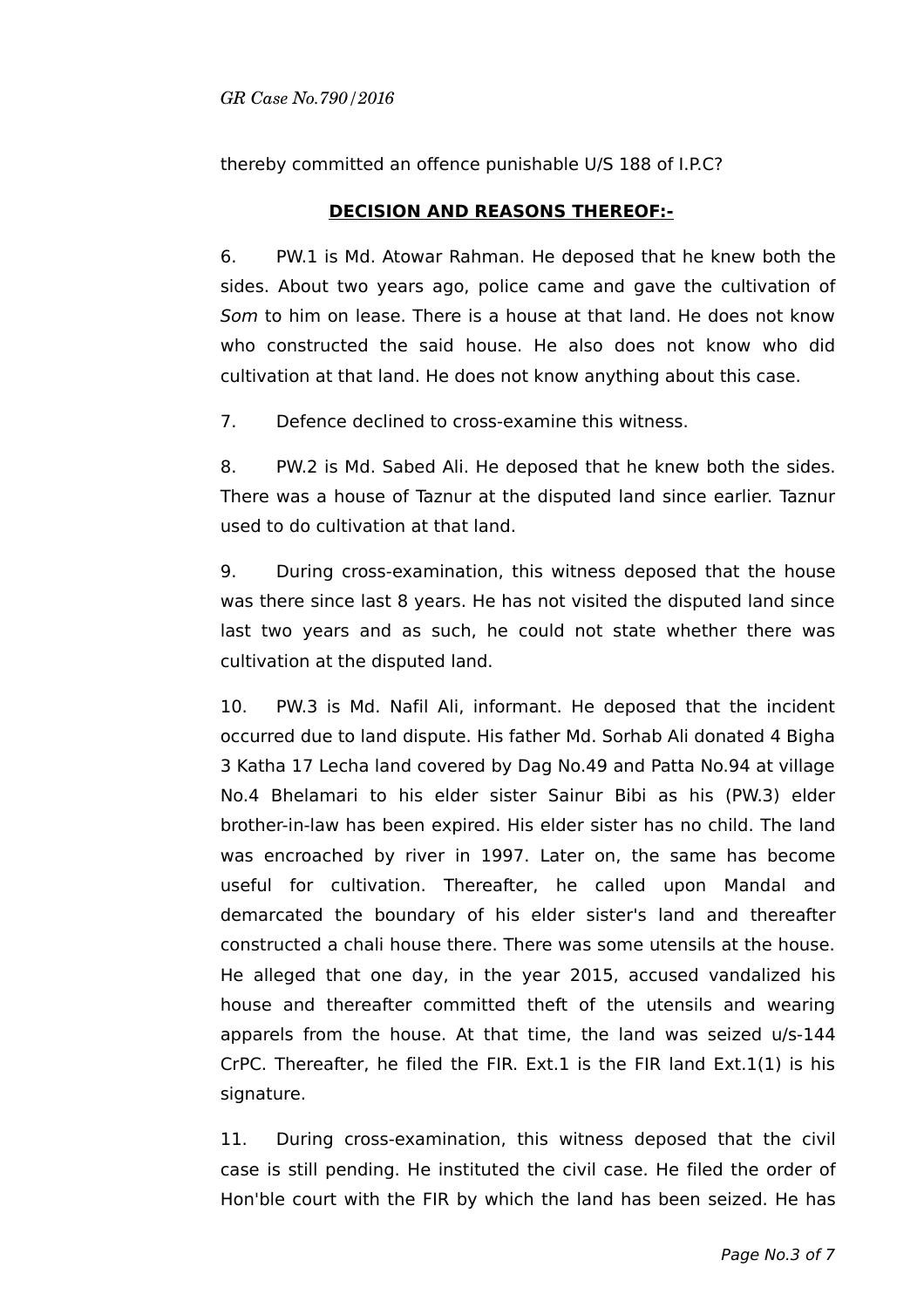not seen the prohibitory order in the court.

12. PW.4 is Md. Habibur Rahman. He deposed that he knew both the sides. About 3-4 years ago, one day, he was directed from the O/o the DC, Nalbari to deposit the cash of Som cultivation in the treasury and accordingly, he conducted auction and deposited the cash in the treasury. He has forgotten who was the owner of the land.

13. Defence declined to cross-examine this witness.

14. PW.5 is Gol Hussain. He deposed that he knew both the sides. He was the President of the village in the year 2016. He admitted that accused was possessing the disputed land.

15. During cross-examination, this witness deposed that the disputed land belongs to Taznur.

16. These are the materials on record.

17. Before discussing the evidence available on record, I have found it justified to go through the section 188 of IPC which is as follows:-

"Section 188:- Disobedience to order duly promulgated by public servant — Whoever, knowing that, by an order promulgated by a public servant lawfully empowered to promulgate such order, he is directed to abstain from a certain act, or to take certain order with certain property in his possession or under his management, disobeys such direction, shall, if such disobedience causes or tends to cause obstruction, annoyance or injury, or risk of obstruction, annoyance or injury, to any person lawfully employed, be punished with simple imprisonment for a term which may extend to one month or with fine which may extend to two hundred rupees, or with both; and if such disobedience causes or tends to cause danger to human life, health or safety, or causes or tends to cause a riot or affray, shall be punished with imprisonment of either description for a term which may extend to six months, or with fine which may extend to one thousand rupees, or with both.

Explanation — It is not necessary that the offender should intend to produce harm, or contemplate his disobedience as likely to produce harm. It is sufficient that he knows of the order which he disobeys, and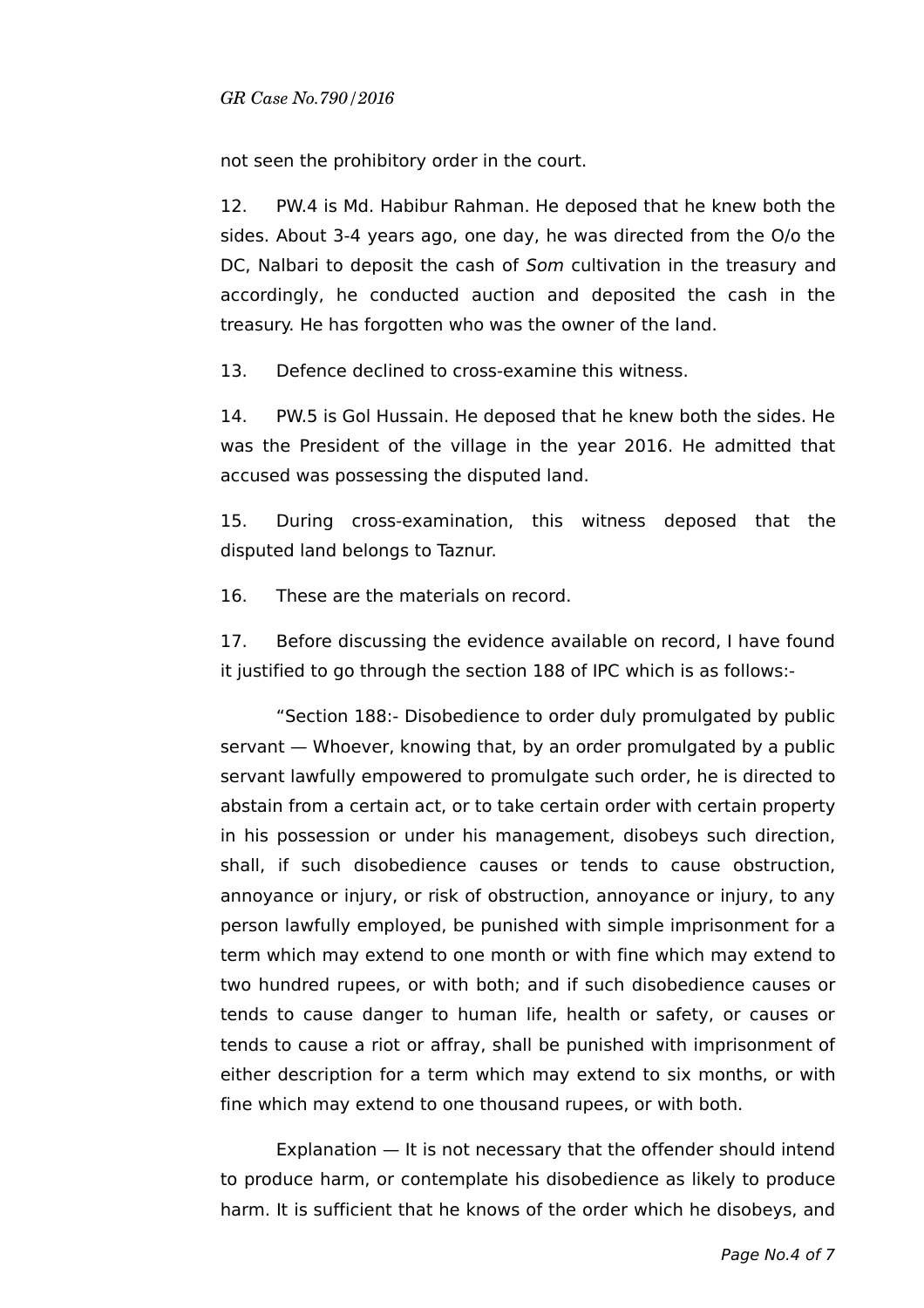that his disobedience produces, or is likely to produce, harm.

Illustration - An order is promulgated by a public servant lawfully empowered to promulgate such order, directing that a religious procession shall not pass down a certain street. A knowingly disobeys the order, and thereby causes danger of riot. One has committed the offence defined in this section."

18. The word "promulgated" means making known an order openly and publicly. The forms of promulgation may be different, like reading an order in an open Court, or publishing the same in the gazette etc. Thus, where it could not be proved that an order, which the accused allegedly violated, was in fact passed by a magistrate, or where an order under section 144, Cr.P.C. was not served in the manner prescribed under the law, this section is held to be not applicable.

19. If an accused does not know that an order has been promulgated, or if a public servant is not lawfully empowered to promulgate an order, this section does not apply. There is no need to publish an order in a newspaper. The requirements of the section are not fulfilled if it is proved that merely a general notification was issued about the order.

20. The disobedience must either cause or it must have a tendency to cause obstruction, annoyance or injury as stated in the section. There has to be a factual proof of annoyance; mere mental annoyance of the concerned authorities is not intended to be included in this section.

21. It is pertinent to mention herein that taking cognizance of an offence under Section 188 of IPC has bar without a complaint as contemplated under Section 195(1)(a)(i) of Cr.P.C. In order to take cognizance for the offence under Section 188 of IPC, the complaint ought to have been filed in writing by the public servant who has promulgated the order or any officer who is administratively subordinate to him. In this case, the cognizance of the alleged offence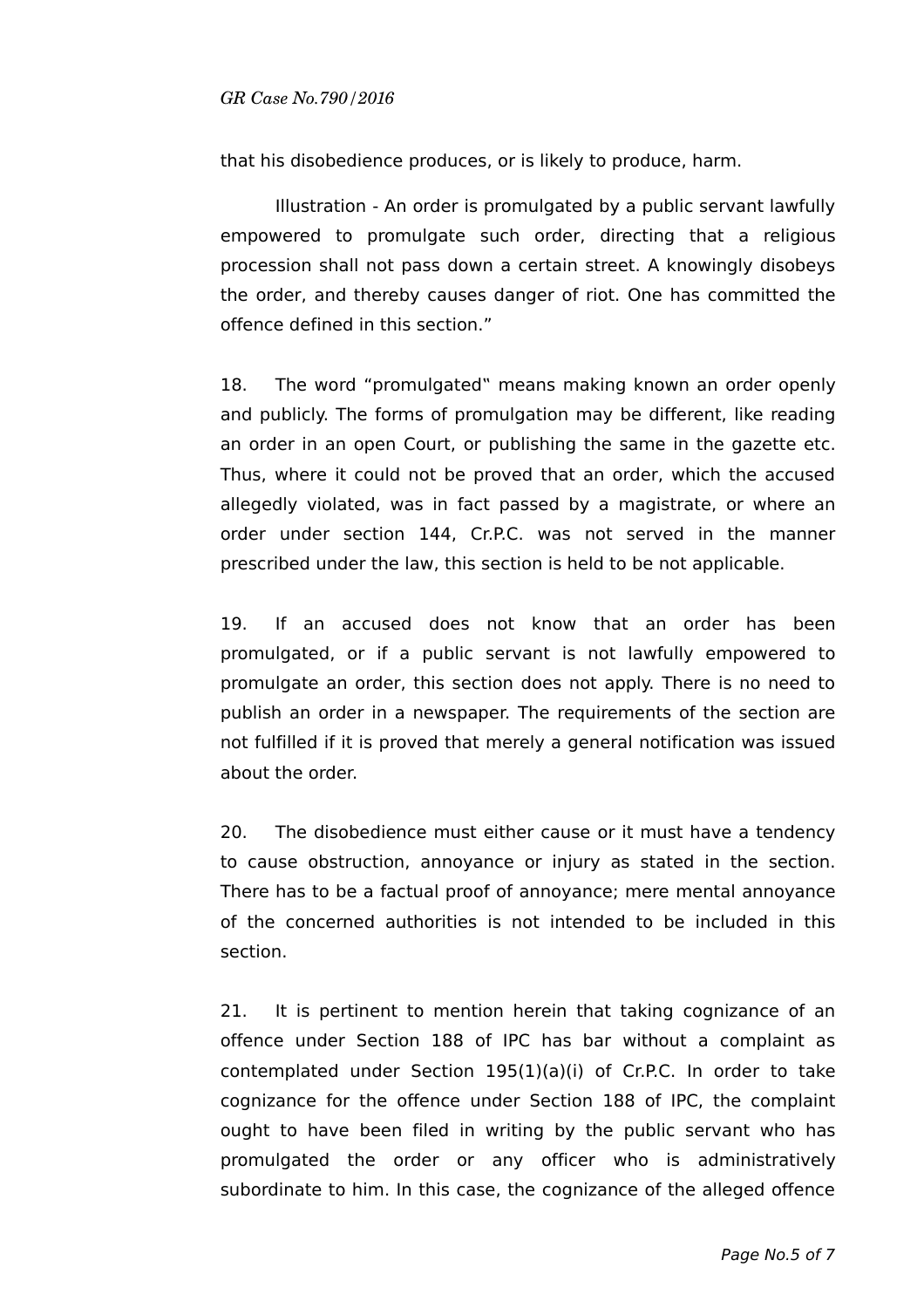has been taken on the basis of the ejahar lodged by informant Md. Nafil Ali who is not an official personnel and not administratively subordinate to the public servant who has promulgated the order. In view of what is contemplated under Section 195 of Cr.P.C., this Court could not have taken the cognizance of the offence alleged.

22. In the totality of evidence on record and assessment thereof; this court landed in a decision that the prosecution has failed to prove the case beyond reasonable doubt against the accused person namely Md. Taznur Ali. Therefore, this court holds the accused person namely Md. Taznur Ali not guilty of the offences under section 188 IPC and he is acquitted of the offence u/s-188 IPC and set at liberty forthwith.

23. Bail bond will remain in force till expiry of the appellate period.

24. Judgment is written in separate sheets and delivered in open court.

Given under my hand and seal of this court on this the  $20<sup>th</sup>$  day of February, 2020.

> **(Sri Kumud Ch. Boro) Chief Judicial Magistrate Nalbari**

Dictated and corrected by me

# **(Sri Kumud Ch. Boro) Chief Judicial Magistrate Nalbari**

Jitul